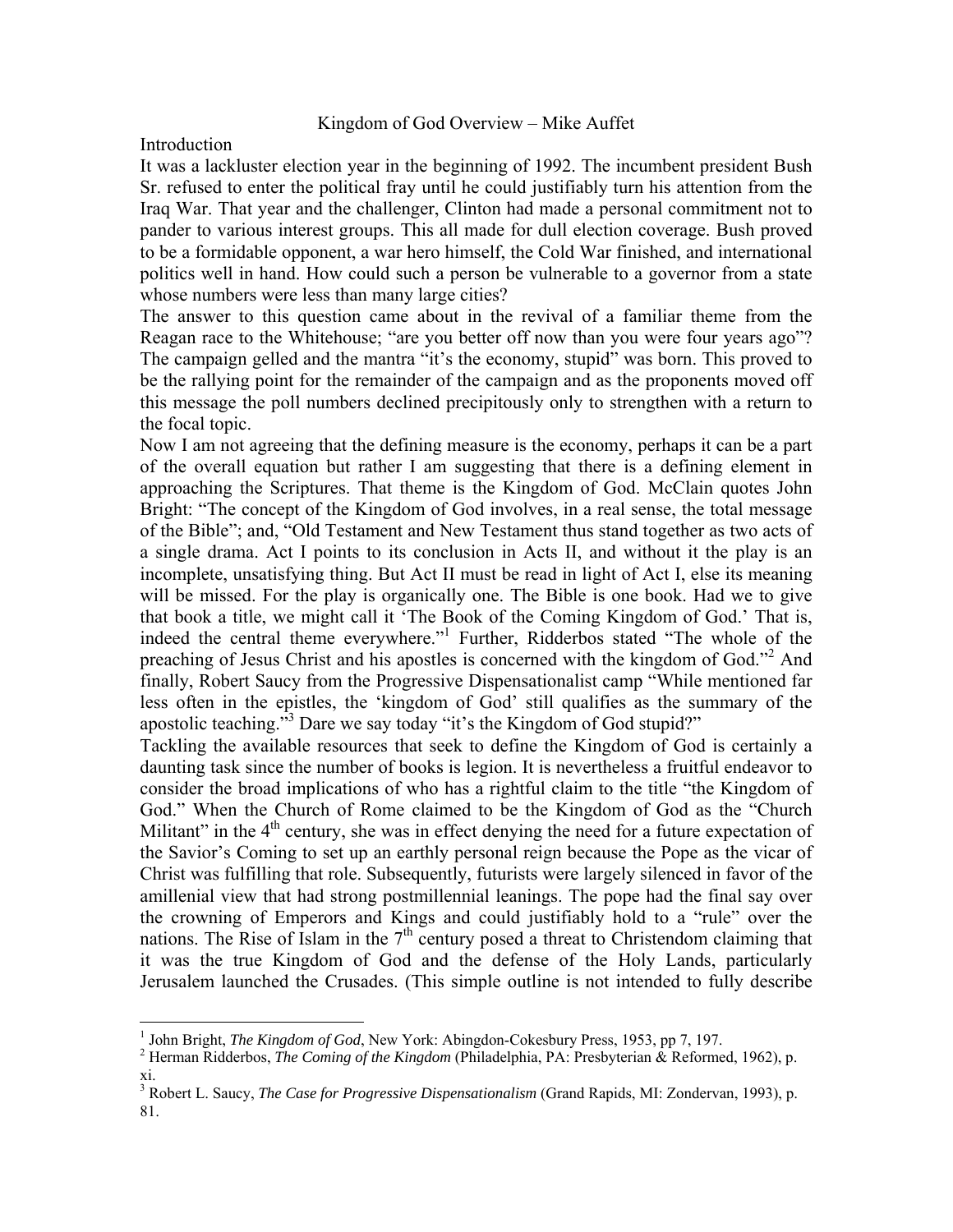the events of Church history but rather raise the issue of the importance of the Kingdom of God in human history.) The Reformation brought forth Protestants who would also make claim as rightful heirs to the true kingdom. They posited that an invisible body of elect that comprised the Kingdom of God between the First and Second Advents. The political nature of the Kingdom proved problematic to the Reformers as they sought to root the kingdom in the State Church role. It was not until Darby and others of his time divorced the Church from the political arena that the futurist position of a coming kingdom reemerged in history.

For the sake of completeness, the Kingdom of God did go through various contortions. Liberal Protestantism, steeped in enlightenment rationalism, identified the Kingdom of God with the moral progress of man – particularly in Germany. Several permutations developed, especially with the philosophy of pantheist Hegel as foundational. Secular and Process theology, broadly speaking, produced Marxism, Nazism and a plethora of utopian ideas that still persist. At present, the world is faced with the question who and what is the Kingdom of God? The players now include the Zionist movement, Islam, the Roman Catholic Church, various Evangelical groups, process theologians and strict futurists. The stage is set for articulating an answer to the people on the street and must be framed in these terms to make sense. For this reason my comments are directed primarily to pastors and teachers rather than traditional scholars.

#### The Message of Scripture:

Repeatedly, the message "repent for the Kingdom of God (Heaven)" recurs in the Gospels and yet the travesty of the ignorance of this concept is astounding. How can the central message of the Scriptures and the pointed and express purpose of the Baptizer's and the Savior's message be so neglected and frankly misinterpreted? Personally, I have tried in vain to find people in the pew who could express some notion of the meaning of the Kingdom or to understand something as simple as the Lord's prayer in that connection. Millions mouth the words to this familiar passage without a clue of what they are asking. Further, it goes without saying that the central message of the Bible is lost as well. What remains? Generally, a strong commitment to the ethos of the Bible, a commitment to the psychological counseling benefits of Scripture, or a weak evangelistic appeal to an eschatological fulfillment in Heaven in order to avoid the pains of Hell. All of these truncate the message of the purposes of God in history which according to Hebrews 11:3 are vital to true faith. Without this confidence in God as the author of history and the assurance that His Word originates, sustains and directs all history there can be no Biblical faith. The proportion of scripture dedicated to the truth of the Kingdom of God demands this. Part and parcel with this concept, the Great Commission verbalizes the mandate "…teaching them to observe all things that I have commanded you…" If anyone doubts this then I challenge you to consider the following question "what was Jesus primary message and what did he command?" I can promise that my experience in public settings has always led to hopeless expressions of bewilderment and confusion. It is because of this obvious dearth in Bible comprehension that I am proposing a new strategy for inculcating the Kingdom of God message to Evangelicals. But, before looking at strategy it would be helpful to look at the theological landscape as it pertains to Dispensationalists.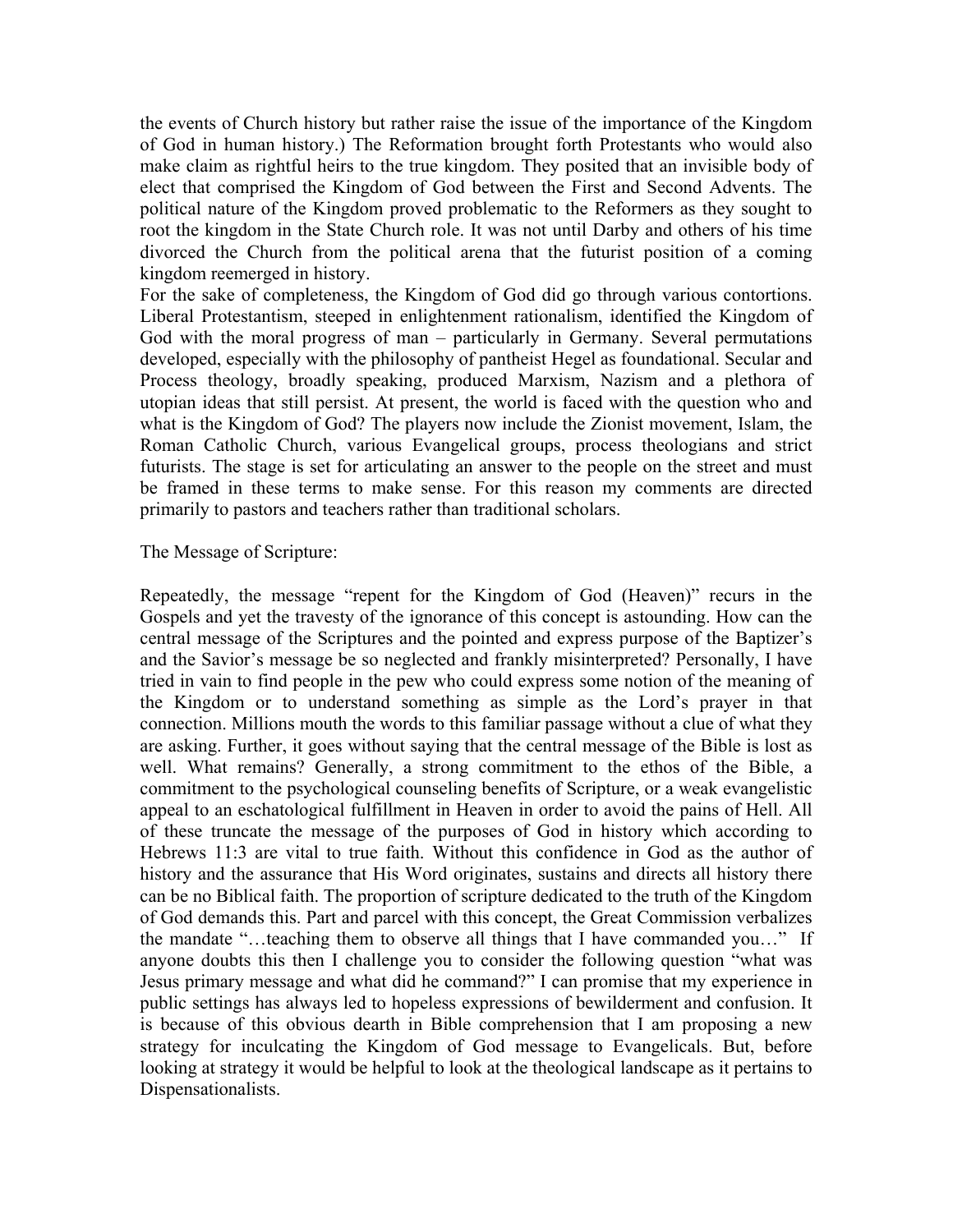Walvoord's Battle with Ladd:

The publication of "Crucial Questions About the Kingdom of God" marked a major departure within premillenialism. Dr. Ladd critiqued the Dispensational concept of the Kingdom of God and adherents to his viewpoint have increased steadily. Of Ladd, George Marsden wrote ""Ladd saw his calling as above all to correct evangelical scholarship's general lack of prestige. His ambition, as he sometimes told his students, was to write a book in biblical studies that every scholar in the field would have to respect."<sup>4</sup> Notable figures include John Piper who professed his dependence on Ladd in a blog on Westminster's bookstore page speaking of books that influenced him most:

"In understanding the theology unique to the New Testament no one has influenced me more than George Ladd. This is true especially concerning the message of Jesus and the message of Paul and how they have a unified view of redemptive history. From Ladd's books*, A Theology of the New Testament* and *The Presence of the Future*, I came to appreciate the centrality of the coming of God's Kingdom into history in advance of its apocalyptic manifestation at the end of history. "Fulfillment without consummation", as Ladd puts it is the "mystery of the Kingdom" which we as believers are given to know. The essence of Christianity is "the already". The center of history is in the past. The decisive battle has been won against Satan. It was fought in the life, death and resurrection of Jesus. We now live in a tension as Christians for we are delivered from this present evil age and have our citizenship in heaven, but we are not yet perfected and the flesh, the world and Satan are not yet wholly abolished. Therefore we are more than conquerors but we still must fight.

Many others might have taught me this (Oscar Cullmann, Geehardus Vos, etc.) but in the providence of God I learned it best from George Ladd and I am deeply grateful to him for his labor in study and writing."<sup>5</sup>

Three salient features emerge from this description: the concept of *mystery*, *redemptive history*, and *fulfillment without consummation*. All of these have been discussed at length by others and will not be addressed at this time. A further look at the evangelical landscape reveals the John Wimber also credits Ladd;

"At Fuller I was introduced to the writings of George Eldon Ladd, especially his books The Presence of the Future and Critical Questions about the Kingdom of God. From Dr. Ladd I came to believe that the kingdom of God is, in fact, relevant to our lives today. As I read George Ladd's books and reread the Gospels, I realized that at the very heart of the gospel lies the kingdom of God and that power for effective evangelism and discipleship relates directly to our understanding and experiencing the kingdom today. This revelation

1

<sup>&</sup>lt;sup>4</sup> George Marsden, *Reforming Fundamentalism*, (Grand Rapids, MI Eerdmans 1987), pg 248<br><sup>5</sup> Westminster Bookstore Blog, http://www.westminsterbookstore.com

Westminster Bookstore Blog, http://www.westminsterbookstore.com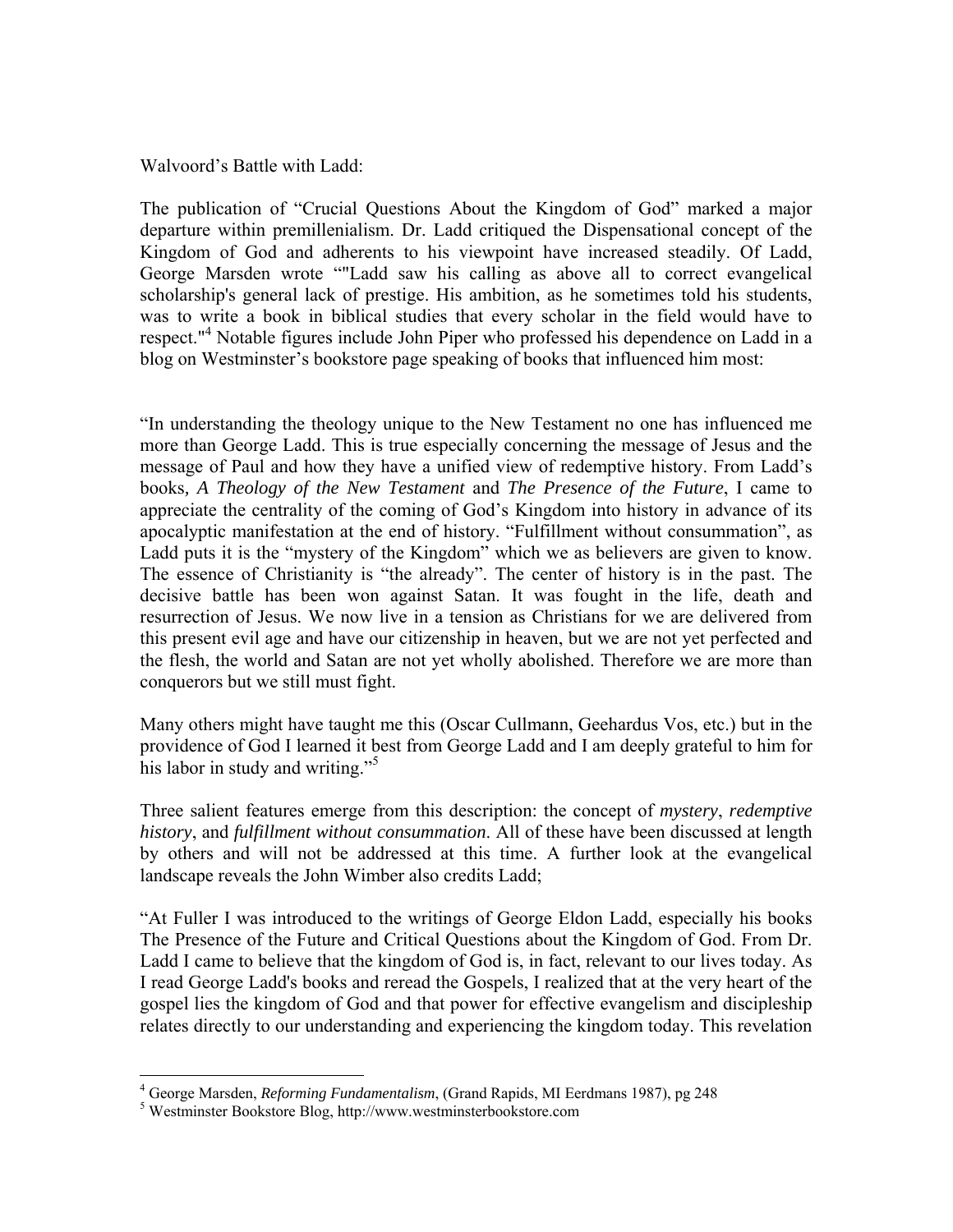remains the most significant spiritual experience since my conversion in 1963, because thereafter I explored the practical implications of the presence of the kingdom."6

By now it should be evident how pervasive Ladd has become in evangelical circles. It undergirds restoration or dominion theology and for the most part carries a post tribulational rapture position. However, the most disheartening has come from those that hold Ladd's view of the kingdom within the fold Dispensationalism. While most writers have been reluctant to associate Progressive Dispensationalist with George Ladd directly, it is in my view an unavoidable conclusion that there is an essential connection. Robert Thomas is very generous and accommodating to the Progressives leaving room for Bock who "admitted the closeness of his views regarding a present kingdom to those of George Ladd's historic premillennialism…though claiming a distinction regarding the future kingdom."<sup>7</sup> In so doing this position has adopted the *mystery* kingdom concept and the *already not yet* or *fulfillment without consummation position* that Ladd expounded. Nothing has been said so far that should come as a surprise but I would like too add the third element; the *redemptive history* ingredient to the mix.

In Progressive Dispensationalism there has been a decided shift away from the Doxological approach of delineating the purpose of God in favor of a Christological scheme. That scheme is really a thinly veiled redemptive agenda that has been one of the hallmarks of Covenant Theology. All of this has opened dialog with the Reformed camps because it holds to a mediating view. However, it surrenders too many distinctions in the process and considered side by side to an outside observer one could correctly identify the differences as hairsplitting. In other words, it comes off as Covenant Premillenialism. The historic sine qua non, if it can be so expressed, of the distinction between Israel and the Church has been relegated to obscurity. Further, when this distinction is dismissed there is no longer an organic or inferential reason to hold to a pretribulational rapture.

One other criticism is in order. Bock much like Ladd has not decided on which "base covenant" to begin his Biblical Theology. Is it Abrahamic? or the Protoevangelion? or which? In a recent panel discussion about the Da Vinci Code, Bock made an offhanded comment that he was not sure if "foundationalism is possible in theology." Now I am no philosopher so I will simply cite a definition of what I have found this to mean:

Foundationalism as understood by philosophers is first and foremost a position regarding the structure of justified belief or of knowledge. A foundationalist holds that all inferred beliefs must, to meet the requirements of rationality, be supported by a finite chain or tree of supporting beliefs, rather than by loops or circles of inference or by an infinite regress of reasons. On this view, beliefs cannot justify or support themselves, even in the presence of other supporting premises… A chief structural rival to foundationalism is coherentism, a position according to which loops of justification are permitted, sometimes with the proviso that a belief must also have support that comes from beliefs other than itself. On a coherentist model, inferential justification resembles an interwoven mat or a thicket (without "roots") rather than a chain or a tree.<sup>8</sup>

 $\overline{a}$ 

<sup>6</sup> John Wimber's booklet, Kingdom Come (Servant Publications, 1988), p.7-8.

<sup>7</sup> Robert Thomas "The Hermeneutics of Progressive Dispensationalism" in *Progressive Dispensationalism*, (Lanham, MD:University Press of America, 2005),2

<sup>&</sup>lt;sup>8</sup> Lydia McGrew in ISCID Encyclopedia of Science and Philosophy,

http://www.iscid.org/encyclopedia/Foundationalism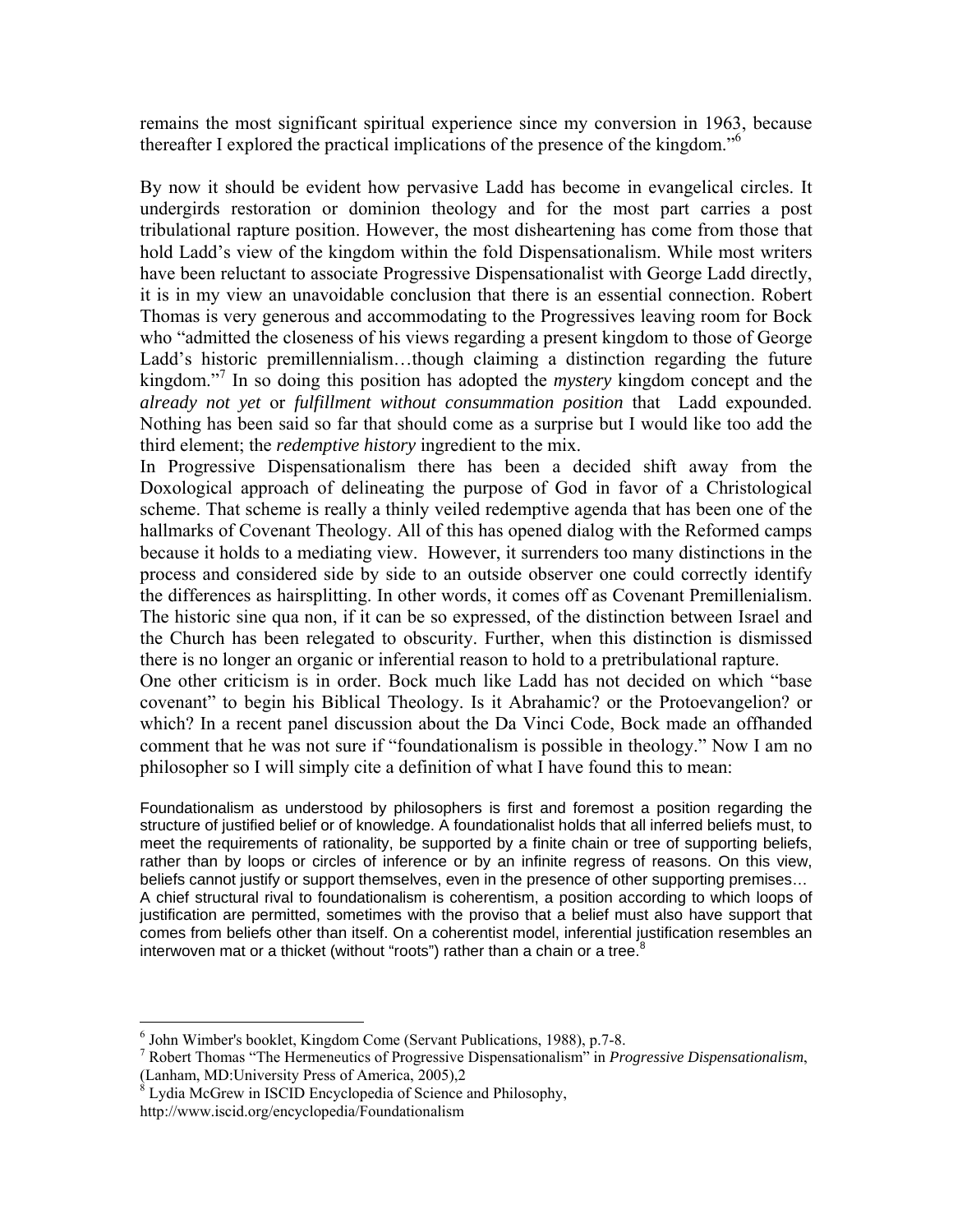Granted, these observations have yet to be vetted, but it does appear that Progressive Dispensational hermeneutics have led it to an overemphasis on NT authors instead of the whole of scripture or the legal literature of the Pentateuch and later covenants. Bock for example finds his kingdom views principally in the Luke and Acts. This starting point in my view follows the coherentist approach if I understand this correctly and bears resemblance to isolating, Lukan, Johannine, or Pauline authorship to the point of independence from the entire canon of scripture. If nothing else, readers should gather this methodological observation: the OT Prophets and NT writers were not free to depart from the OT Covenants. Even the Lord Himself was compelled to observe the Mosaic Law in all points and thus fulfill it to enable the establishment of a New Covenant. Luke records Paul's final known activities in Acts 28:23b "From morning till evening he explained and declared to them the kingdom of God and tried to convince them about Jesus from the Law of Moses and from the Prophets." Noteworthy, his source was the OT and from this source he restricted his teaching about the Kingdom of God. Should he not have sought definition from author Dr. Luke who provides such a formidable place in the Kingdom theology of the Progressives? What a missed opportunity.

#### The Need for Strategy:

After this brief look at how George Ladd has influenced the landscape of ecclesiology and eschatology by those who embrace his "Kingdom Now" beliefs, the conclusion must be that in sheer numbers the Laddian position has prevailed. Among Southern Baptists, in my experience, those holding dispensational leanings are generally found among the membership that once carried the Scofield Reference Bible; few that have seminary education hold to dispensationalism. In fact there has been a resurgence in Reformed theology as well but it seems that Piper holds sway among the youth in this denomination. Evangelicals leaders that once were counted as dispensationalists are back peddling for a more nondescript view and the last stalwart supporters are found once again to the strictly fundamental groups. In other words, it is no longer fashionable or considered scholarly in the ranks of intelligentsia to be a dispensationalist. Ironically, it survives where it had its greatest impact – among the ordinary pilgrims that comprise the bulk of the Church. I was surprised by a conversation with a new seminarian from Ft. Worth when he confessed that he was now trying to justify his premillenialism from the scriptures rather than from his original source, the *Left Behind* series.Indeed, I have spoken with Mormons, Roman Catholics and others whose exposure to eschatology has been solely from this series. They were embracing it. These conversations have translated quite nicely into opportunities to present the gospel. What an incredible blessing this series has been.

But the remnant of dispensational leaders and communicators cannot rely on the *Left Behind* books alone as the frontal assault. The question is how long will this continue if the leadership in local congregations dismiss eschatology and refuse to teach an accurate message about the Kingdom of God? No these leaders must cast aside the laurels of the past and begin a new plan or risk extinction, become a persecuted minority, ridiculed and dismissed, indeed, to suffer the same plight as the lowly fundamentalist for his faith. Not a very bright future for those whose lofty position of old has brought accolades, speaking engagements, and multiple pulpit opportunities. Instead dispensationalists increasingly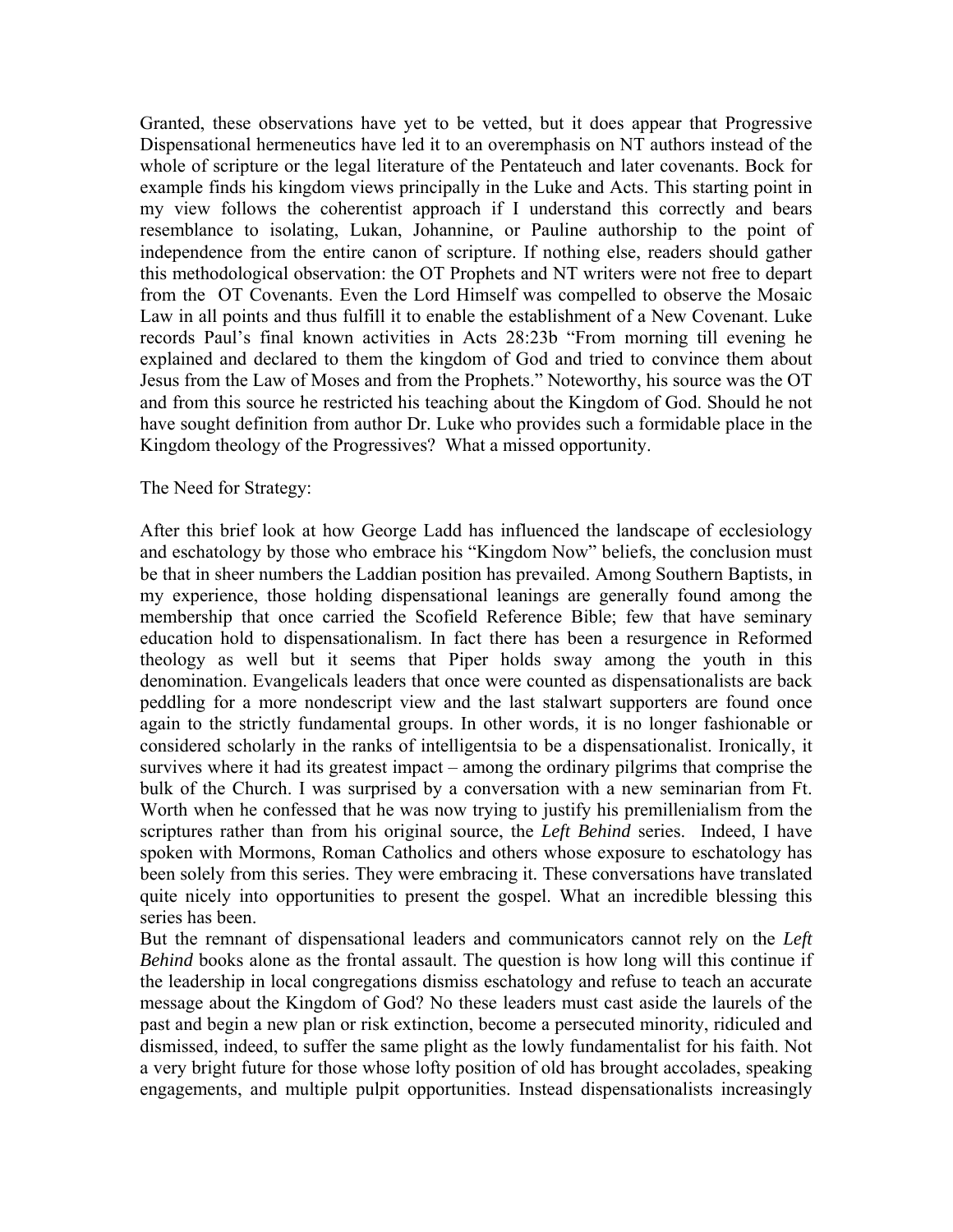find ourselves at the back of or thrown under the bus. I hope by now that the need for a new strategy has been demonstrated.

#### Excursis:

 $\overline{a}$ 

Seeing the Walvoord/Ladd debate as the crux issue in my view, it remains unfinished business and should be the sine qua non in the discussion. Traditionally, this was the distinction between Israel and the Church and the locus of the Davidic Throne. In a lecture series recorded in "Bib Sac" Ladd tips his hand to his methodology in defining his concept of the kingdom of God. In particular Ladd looked outside of the canon for his definition. "Conservative Bible students in America have paid little attention to this movement in liberal criticism; but it is part of the theological life of the world in which we live and has made a strong impact upon modern theological thought. It cannot be ignored."9 Naturally, this begs the question, why not? While the Pseudopigrapha and other extrabiblical texts can provide help in language and cultural expectations, they do not mold the authorship of the text of scripture. Is this an assault on the perspicuity of scripture or canonicity? Further,

"New Testament teaching that Jesus was God incarnate have largely ignored his position. However, the fact remains that Jesus came to Jews of the first century and of necessity had to relate His teaching to their thinking. Sound pedagogy must begin with the thinking of those who are taught, and Jesus was the Master Teacher. What did the "kingdom of God" mean in the ears of a first century Jew? What thoughts were aroused in his mind by the phrase "Son of Man"? Why did the Jews reject the Messiah? How did Christ's kingdom differ from the one they expected? From our vantage point, we interpret these phases in the light of the full New Testament revelation; it is obvious that a Jew of 30 A.D. could not do so. The appreciation of our Lord's self-revelation and of the response of the Jews to Him is greatly enhanced by an understanding of the mind of first century Judaism, especially with reference to eschatological and Messianic expectations.

Furthermore, it must be recognized that there *is* a certain relationship between New Testament eschatology and Jewish eschatology."<sup>10</sup>

The very criticism he levels at conservatives, the rejection of Sweitzer (earlier) because it presupposes the community shaping the self-revelation of Messiah, he in fact embraces. When he refers to the "necessity" of relating to their thinking and their concept of the kingdom of God and the Son of Man he is doing the same thing. This practice recurs in the Progressive hermeneutic as "significance." It is the notion that when NT authors use the OT the authors and there audience cannot communicate the same ideas because the idea or event has different meaning or significance. This strikes at the very theory of language. There is more here than the Hegelian dialectic which relativizes two positions

<sup>9</sup> Dallas Theological Seminary: *Bibliotheca Sacra Volume 109*. Dallas Theological Seminary, 1952; 2002, S. 109:55

<sup>10</sup>Dallas Theological Seminary: *Bibliotheca Sacra Volume 109*. Dallas Theological Seminary, 1952; 2002, S. 109:56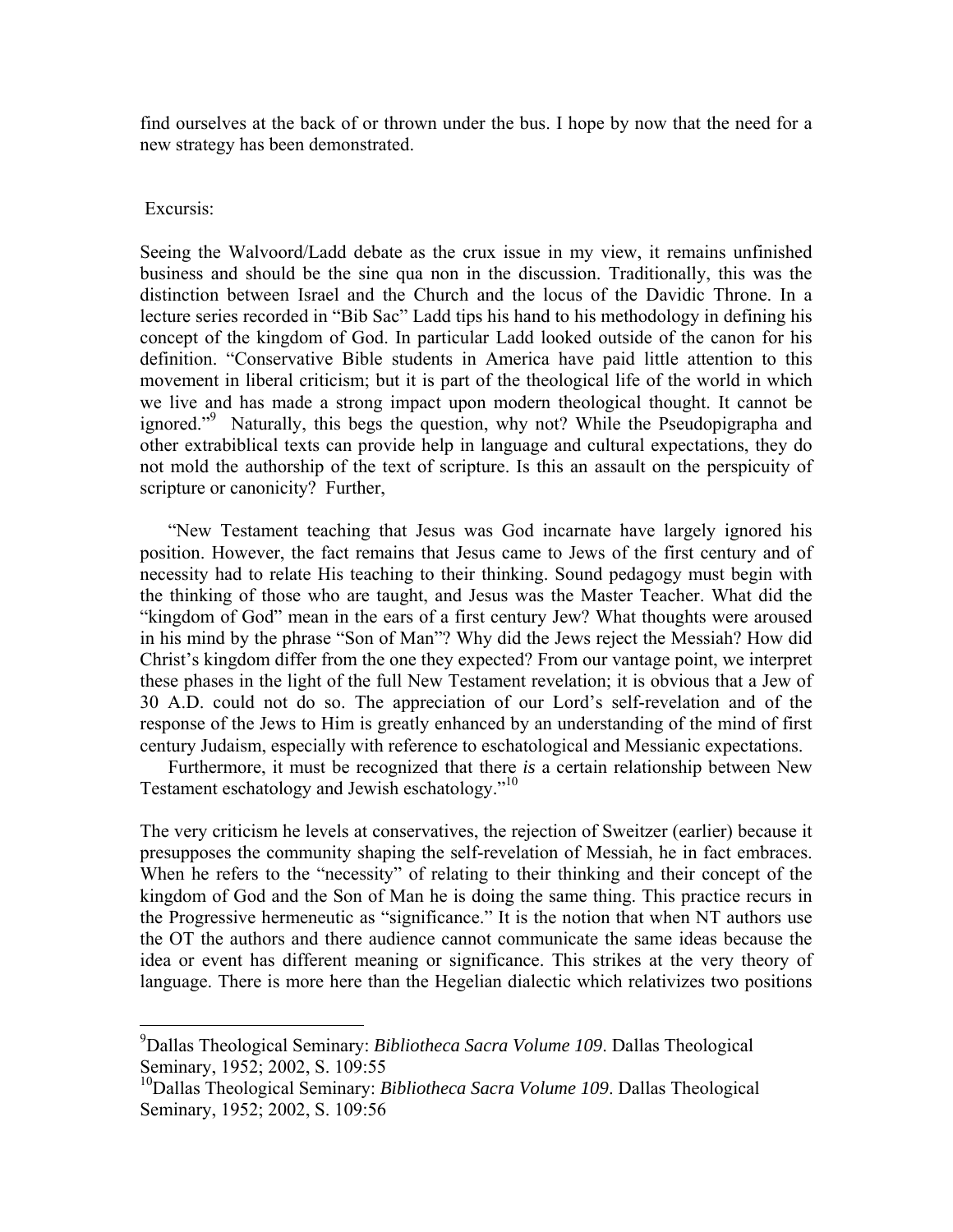resolving it into a new synthesis. This is an assault on the possibility of revelation. Then Ladd cites Vos in defense of his approach:

"…we cannot deny that there are areas in which New Testament theology is very close to, if not identical with, contemporary Jewish eschatology where there is no antecedent Old Testament teaching. So striking is this phenomenon that one staunch contender for the Biblical faith, Geerhardus Vos, was led to say, "There is no escape from the conclusion that a piece of Jewish theology has been here by Revelation incorporated into the Apostle's teaching….

The main structure of the Jewish Apocalyptic is embodied in our Lord's teaching as well as in Paul's."<sup>5</sup> This raises questions for the serious student of the Bible which necessarily involve an understanding of Jewish teaching. There is need for much scholarly study on the relationship between New Testament and Jewish eschatology. Conservatives have for the most part left this area of investigation to liberal scholars." $\overline{1}$  All of this has led to the departure of an OT framework for understanding the scriptural notion of the kingdom of God further melding Ladd with amillenialism as far as an extant present kingdom.

Walvoord voraciously but graciously questioned Ladd in his review of *Crucial Questions about the Kingdom of God*. Listed are the usual criticisms that appear in a typical amillenial critique: a soteriological view of history unfolding as a redemptive history, the church beginning in the OT with a single people of God, the base covenant as the "protoevangelion" Gen 3:15 as the starting point of redemptive history, and the conscious disregard for the OT in favor of the NT in resolving the concept of the kingdom of God. His most cogent criticism challenges Ladd's definition: "One of the major problems in the doctrine of the kingdom of God is definition. Dr. Ladd offers his definition on page 80 as follows: "If we may indicate our findings at the outset we may say that our study of the New Testament data has led to the conclusion that *the kingdom of God is the sovereign rule of God, manifested in the person and work of Christ, creating a people over whom he reigns, and issuing in a realm or realms in which the power of his reign is realized* (Italics in original). While this is a preliminary definition, it is singular that he has built so much upon the word for kingdom—βασιλεία, so little upon Biblical usage, or the Old Testament doctrine of the kingdom.<sup>12</sup> Walvoord later questions the obvious omission of George N.H. Peters classic work The Theocratic Kingdom. Along these lines one has to ask how Dr. Walvoord too is guilty of adopting a major detour from Peter's work. For Dr. Walvoord also held to a mystery form of the Kingdom of God in this age as opposed to Peters, McClain and others who only espoused a future Messianic Kingdom. Peters is very dogmatic about this and the postponement view cited in Walvoord's review.

1

<sup>5 5.</sup> Geerhardus Vos, *The Pauline Eschatology* (published by the author, 1930) p. 28. 11Dallas Theological Seminary: *Bibliotheca Sacra Volume 109*. Dallas Theological Seminary, 1952; 2002, S. 109:56-57

<sup>12</sup>Dallas Theological Seminary: *Bibliotheca Sacra Volume 110*. Dallas Theological Seminary, 1953; 2002, S. 110:4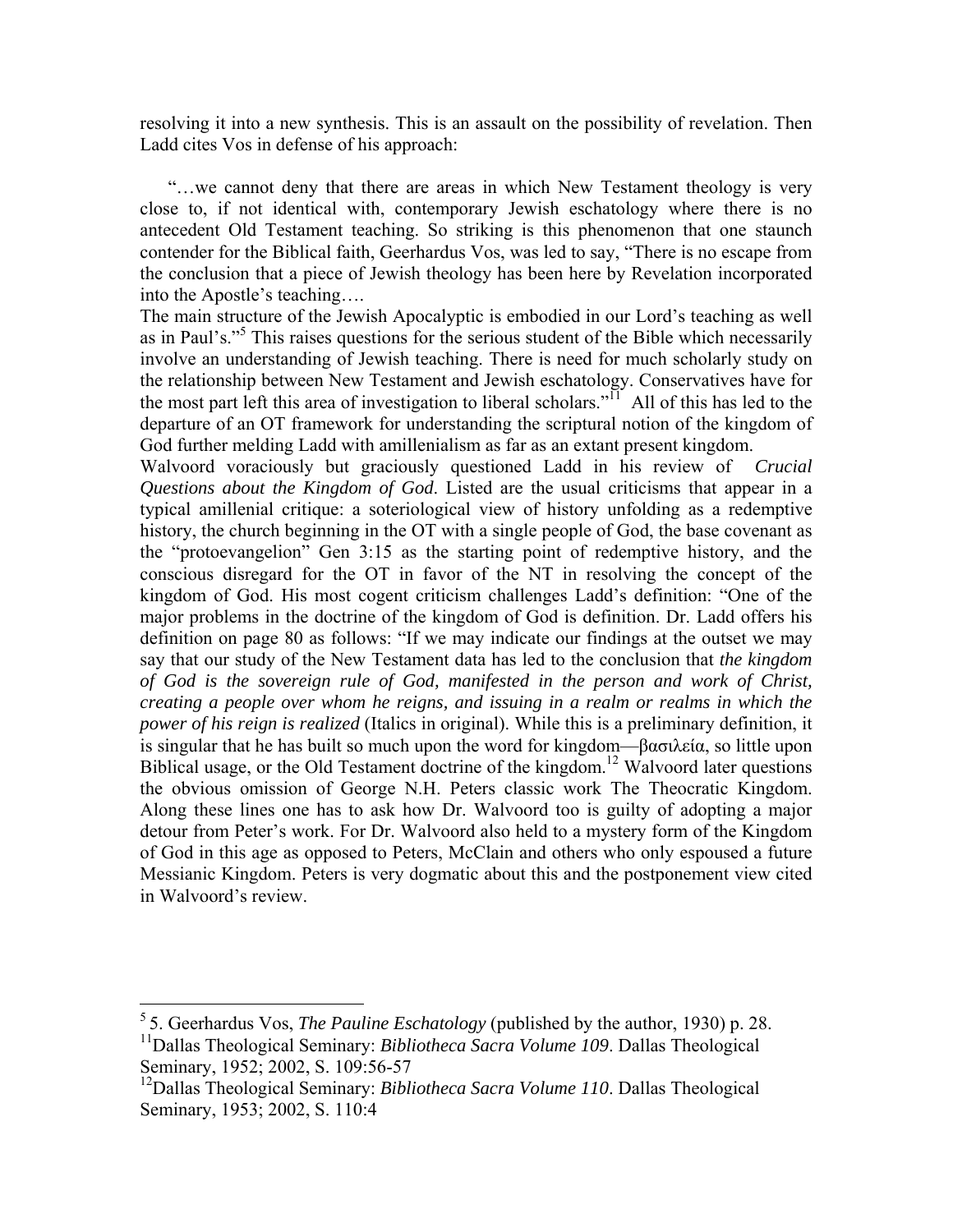## Strategy:

Loss of dispensational advocates to Ladd, shows the need for an apologetic to reinvigorate the theme of the Kingdom of God among evangelicals. The apologetic should not be directed to the Ph.D "class" who invariably do not change their positions but rather to this generation's communicators, authors and pastors that have the ear of the ordinary members. It needs to be presented as a package rather than a series of critiques as most will no doubt recoil from piecemeal scholarship commonly found in seminary circles. Further, courses on this subject need to be available online that can then be completed as time permits which can be a part of the creditable coursework in Christian and Bible Colleges or as a source of continuing education for working professionals. It is doubtful but possible that such a program could be included at the graduate level as well.

## Overview:

1

Beginning with an illustration from Ezekiel I would like to show how difficult it is to be objective in hermeneutics. I cannot recall anyone saying that they are going to depart from one or two hermeneutical canons to establish a theological system. Yet when this happens the author maintains certainty that they have not misappropriated the rules. From Eze 28 the description of the king of Tyre has led to almost universal consensus that the character in the text somehow morphs into Satan. Further proof for this position comes from supporting texts such as Isa. 14. Yet there is no known principle in hermeneutics that allows for this transformation. You cannot get there from here. More problems arise because of circular reasoning; the interpreter has filled his knowledge base regarding the doctrine of angelology and Satan from this text and naturally "fills in" the content when reading this passage. There are simply not that many texts that can be cited in this area. Add to that the source of this interpretation and the dilemma is further elucidated. In identifying this passage with Satan "(a)A variant of this approach, favored by several of the church fathers, is to understand for the background of the lament an account of the fall of Satan not given in Scripture but alluded to elsewhere, especially in Isa 14:12–17. Ezekiel would have been relying on his listeners/readers' familiarity with such an account, and they would have understood the comparison between the fall of Satan and the fall of the king of Tyre.<sup>13</sup> Appealing to Isa 14 is not helpful because it is a Babylonian taunt song and citing it for support suffers the same plight. One simply cannot go from one personage to the other with a normal hermeneutic.

This illustrates that once an idea has become part and parcel with normal and accepted thinking or a system that is practically impossible to eradicate it merely by an appeal to hermeneutics. The appeal to hermeutics as a strategy, though valid and correct, has had little sway in changing minds. Indeed, I have witnessed a self confessed Laddian rehearse the tenets cited by Dispensationalists by rote and yet did not see a conflict.

Better strategy, present and package the viewpoint in its entirety with its support to be more effective. Witness the case for mythology or even Higher Criticism. Given the

<sup>13</sup>Cooper, Lamar Eugene: *Ezekiel*. electronic ed. Nashville : Broadman & Holman Publishers, 2001, c1994 (Logos Library System; The New American Commentary 17), S. 264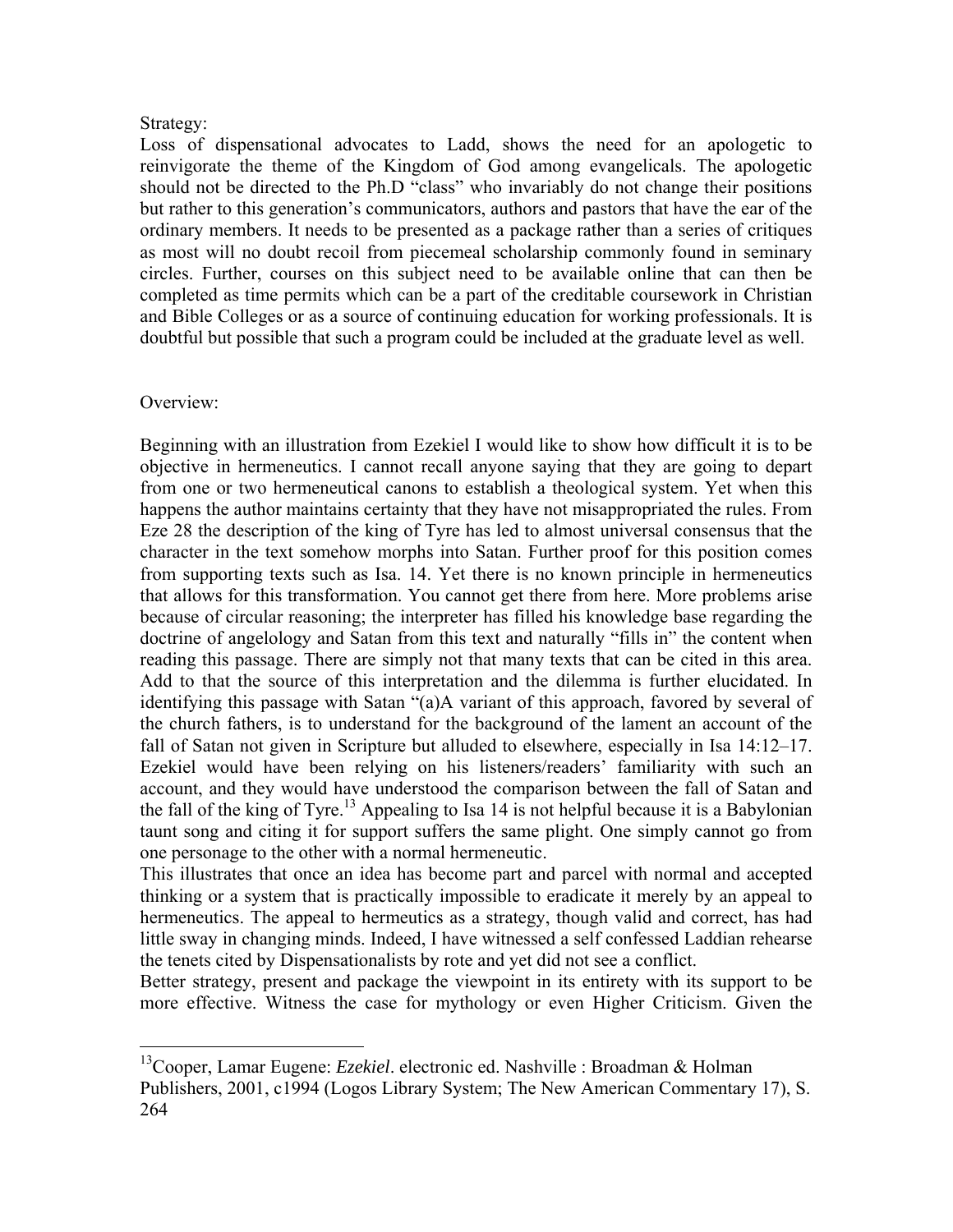presupposition that the Prophets preceded Law based on Hegel's idea of progress and evolution, the growth of this idea ensues. Then more "scholars" come along and add layers till it gels into dogma. Mythology provides so much etiology that it becomes believable because the listener finds themselves accepting one presupposition after another. Such is the power of a good construct and apparently how the mind works. Finally, there are few scholars that do in fact take the particulars and assemble them into a unified whole. However, most begin with a construct and then make adjustments as needed to bring it into line. Hopefully, this will be instructive in formulating a strategy. And again, the material is so massive on the subject of the Kingdom of God that starting from scratch as far as reformulation could be justified.

How I see it! Crude Garden Variety Dispensationalism (briefly, illustrating the method):

Beginning with Moses, the Human Author of the Pentateuch (yes I still believe in Mosaic authorship) I maintain the discipline of validating all Biblical interpretation from the paradigm set forth in these books. The Prophets did this too – they did not add to the Law but made application and appeal to return to the Mosaic precepts. In this they were reactionary not radical. The search for unity brings us to the Treaty Structure of the OT as it unfolds the nature of the Kingdom of God. Exodus 2:24 lists the Abrahamic Covenant as the starting place for Moses as he writes about his call to deliver Israel. God remembered his covenant with Abraham. Moses then narrates his call in his experience with the burning bush when God (the Word of God) speaks directly and reveals a new covenant in which "I will be with you" is the centerpiece. Similar to the name of God, Yahweh, this speaks of a new relationship wherein God dwells with His people. First, the tabernacle will be setup as a throne for God, a focal point for Him to exercise dominion as King over Israel. Later, the Temple in the place (Dt.12:11) that God would choose fulfilled that role. In this arrangement a new era in which the immanence and holiness of God is the stress ensues. He directly rules and resides with them. For example, they must be mindful of the sanitary conditions of the camp because God walks among them. In this regard, the newly born Theocracy resembles the Garden of Eden thematically where the Word of God was received directly in verbal form. Notice that the land described as "flowing with milk and honey", compares to the Garden of God, and a renewed access to communication with God.

The Treaty structure of the Mosaic Covenant resembled ancient near eastern documents that pictured the relationship of a Great King over a vassal king or kingdom. The exclusive rights of hegemony over the vassal precluded disloyalty to the covenant. Hence, the commandment prohibited this type of covenant with anyone else. To do so would be tantamount to acknowledging the superiority of the gods of another nation. The paying of tribute or the "tithe" was a tax to pay for protection of the Great King. The base covenant with Abraham resembled real estate contracts in which the king would guaranty the property rights of the lesser covenanter to perpetuity (see Cordell P. Schulten, "Legal Models for the Old Testament Covenants: An Issue of Contract or Real Property Law"). It expressed the rights of inheritance once secured to be irrevocable. The fact that Abraham himself did not live to enjoy these rights is of no consequence, the timing of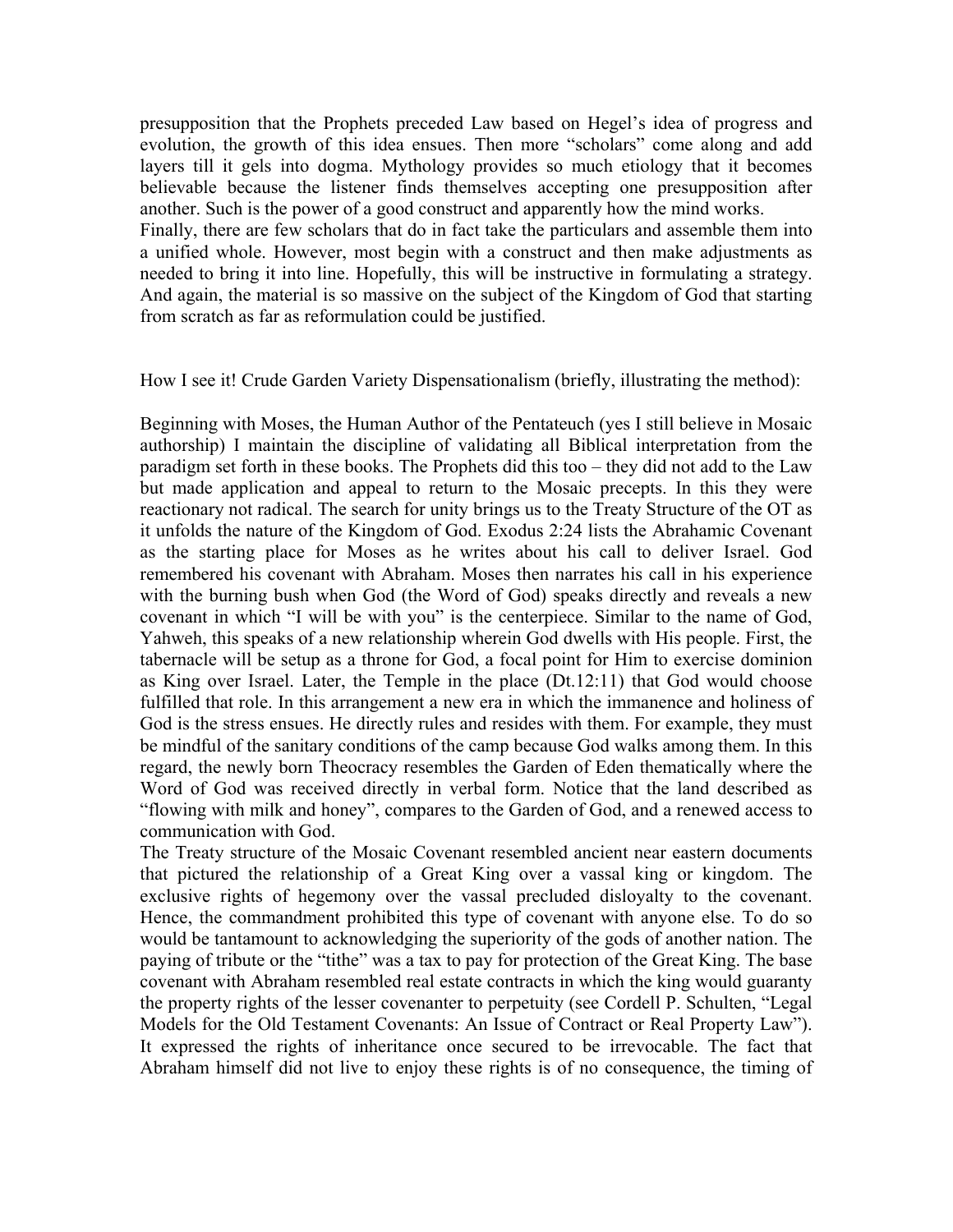fulfillment was at the discretion of the grantor. In this we see the eventual heir finding fulfillment in the Lord Jesus Christ.

Moses is charged with initiating the Theocracy. The Exodus pits God against the gods that the Kingdom of Man has elevated. Egypt is the resurgent kingdom that first appeared as Babylon. God will bring this Kingdom of Man down and in its place the Theocratic Kingdom will reign in Israel. This new order will place Israel as a mediator and nation of priests to the rest of the world. When she is established in the land she will in essence be living in the new Garden of Eden and the surrounding nations will be held responsible for the Revelation that comes from this Kingdom of Priests (Dt.4:5-8). I offer that the best explanation of the judgment of the nations in Eze.  $24 - 35$  results from their probationary response to God as He revealed Himself in the Theocracy. The nations in essence are treated in the same way as our first parents for failure to observe the revelation of God. They were in Eden the Garden of God.

After Moses lays out the theocracy and relates the failed attempt to enter the Land because of unbelief, he begins to extrapolate historically and prophetically. He selects historical events that parallel Israel's past. The events selected in Abraham's life for example, rehearse Israel's national experience. He casts antediluvian history in the then present legal framework that conforms to the Suzerain Vassal treaty. And he alludes to the Covenant and the talionic codes of justice as explanatory for world history (blessings and curses).

Beginning with Genesis, creation is delineated in 10 "and God said(s)." God's "separating" work harks back to His holiness. Indeed, the book itself has 10 sections which reminds the reader of the "10 words." Adam is charged to rule as viceroy to the Great king and "fill" the earth not just numerically but as the icon of God who bears His character. The Lord Jesus Christ will fulfill this as he "fills" all things and rules in a new creation under the Father's authority. Adam fails his commission and the Last Adam must bring it to completion. The events in the Garden like the  $1<sup>st</sup>$  Chapter have didactic and hortatory significance. The Serpent tells them that God's revelation is insufficient knowledge and they must look beyond the Word of God and they themselves be the final arbiters of truth. One can easily observe the addition to the revealed word on Eve's part. Loyalty to the Covenant without admixture is paramount in its followers. The punishment fits the crime, and they are cast out of the land forfeiting the Presence of God. Just as in the Treaty there are stipulations that carry the death penalty or expulsion so the events in Eden mirror this. Moses' form of reporting appears to be covenantal as it is cast in suzerain-vassal language but it is not a formal covenant nor con it be construed as a "covenant of works." Naturally, this commends some tolerance. The writer does not attempt a complete narration of human history but is selective. Those that hold to a three part division, Law, Grace, and Kingdom can find support here. Moses writes from the viewpoint of Law.

 The curse is well known and the association of the Virgin Birth with the "seed of the woman" has been made but little attention to sentence of the fear of snakes that hallmark this event. In my opinion this should mark this event in the same way as the Rainbow marks the Flood. The rise of the kingdom of man and the association of the king, or pharaoh, with the serpent whose image he bore would have been well understood by this Jewish audience.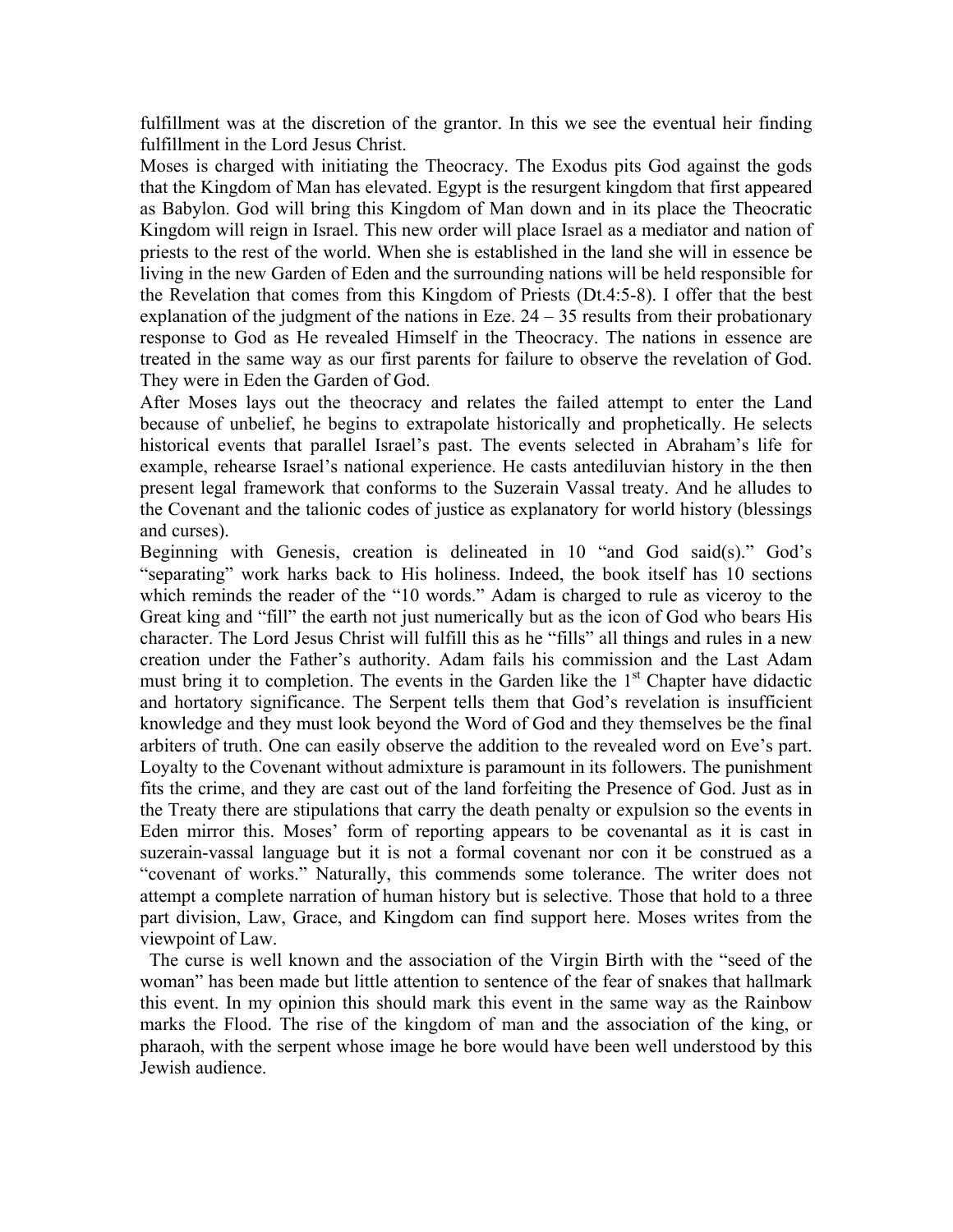In antediluvian times, the Garden was the place where God caused His Presence to dwell; where the Word of God could be communicated directly with men. With that lost, the Sovereignty of God was emphasized over His Immanence. With the "new Adam" in Noah God would again irrupt into human history in judgment on the "seed of the serpent" whose numbers had swelled and "filled the earth with violence." A new era began after judgment and "peace" was declared and signified in the rainbow. In this account too we find the covenant motif before a formal covenant was enacted. God "remembered" Noah in the middle of the deluge and saved him and those that believed in the Ark. The division of "clean" and "unclean" animals has to have come from the Mosaic Law. Again, Moses tells the story not for the sake of merely what happened but why and thus it provides exhortation. The two people division carries forward. Beginning with believers, the world is once more inhabited with the seed of the serpent and a remnant that follow God. The Rise of the first Kingdom under Nimrod deliberately intends to thwart the Noahic Covenant. The Covenant that was made with Man and every living creature promises no future floods, calls for the sanctity of life, both human and animal, the institution of the death penalty, and the renewed commission to "fill" the earth. Nimrod deliberately violates these mandates as the first king in the Kingdom of Man. The penalty of judgment exacted in the confusion of languages brings in multinational compliance. Out of this new era of nationalism, God would establish a new nation to carry forth His Agenda. It would rise to prominence and be the mediator between God and Man. Like the Garden of Eden, it would not encompass the whole earth but its influence would be felt worldwide. It was the divine missionary agency. It is the divine intention that this nation would rule at God's behest but their failure and refusal to repent resulted in their expulsion and the "great divorce." The failure bears the consequences set out in the treaty but the constant prompting of the Prophets who acted largely in an accusatory covenant lawsuit did not deter Israel's apostasy. Her rejection and future restoration Moses anticipated in Dt. 28 including the detail that she would be "sent back in ships to Egypt," a prophesy that found fulfillment under the Roman rule. The promise of Messiah to restore Israel fulfilling the Abrahamic mandate and the other covenants constitutes the "hope" of Israel and does not differ (except in its refinement) from the hope of the Church today. Israel's restoration would necessitate a New Covenant because she remained under the curse of the Mosaic Covenant. The Redeemer must pay the ransom demanded by the Law to bring about a new relationship.

Before this would happen God did something unusual. He transferred world dominion to imperial gentile powers. Four empires would arise and the "times of the gentiles" began and terminate in the Tribulation as John records. Babylon, with Nebuchadnezzar as the "head of gold" was its first representative. Recalling the garden motif, Dan. 4 speaks of an enormous tree that gave fruit and sustenance to all the birds and creatures of the world. Clearly, the garden alludes to the physical rule and dominance of these gentile powers. The allusion to Cyrus as God's "shepherd" Isa. 44:28 and the direct title "my anointed one" Isa. 45:1 provides further credence. Israel in captivity and dispersion cannot observe her temple rites but can show faithfulness to God in her legal and ethical devotion. In this role she functions like Daniel in acting on the Covenant Law instead of Gentile decrees. Speaking in NT terms, Israel is "salt and light." God directly shows his sovereignty over the nations and protects the remnant in numerous supernatural displays.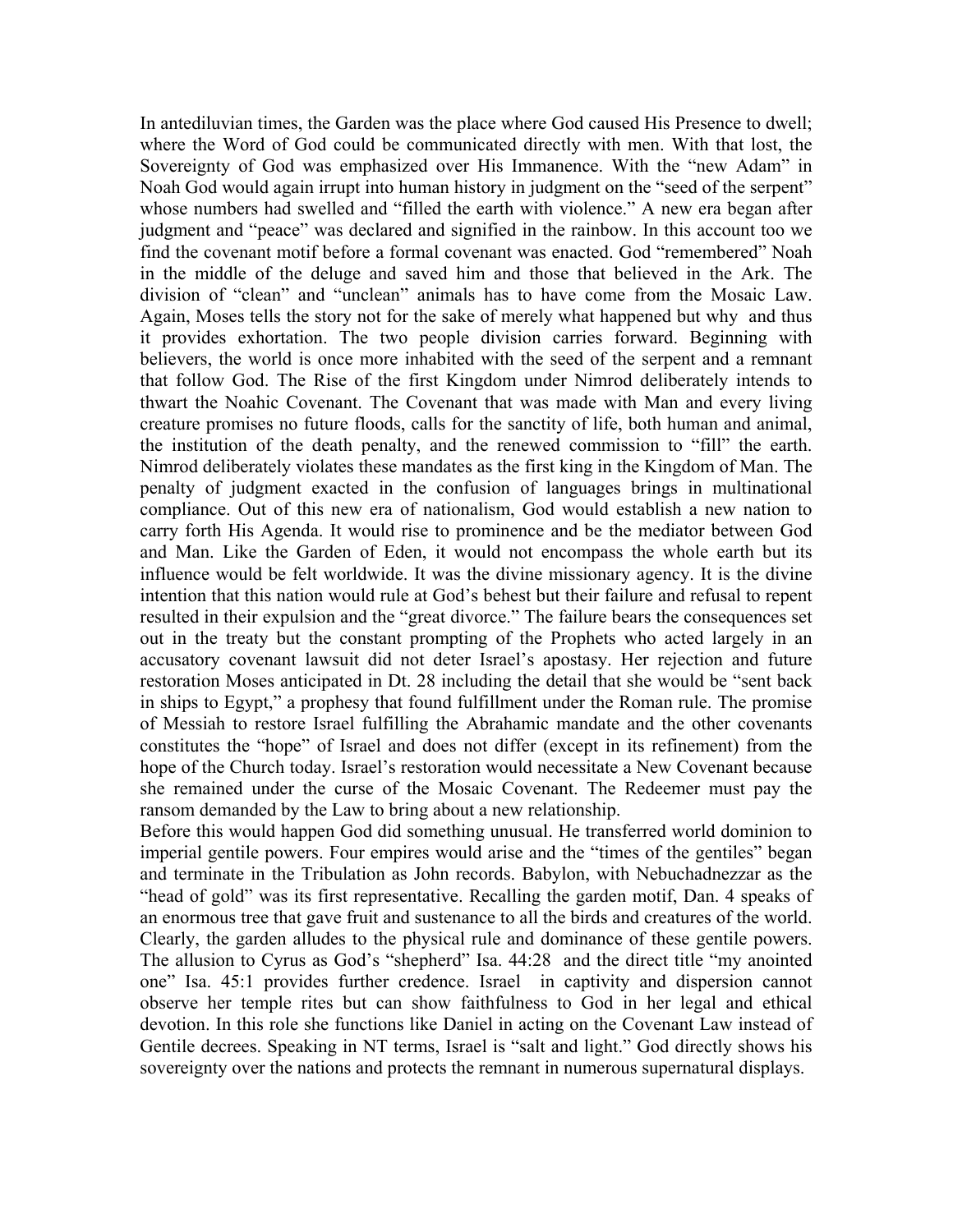When the time of physical captivity expires, a part of Israel returns to rebuild. The new temple however, never reacquires the lost "glory of God" that Ezekiel narrated. The route of its departure recorded in the  $10^{th}$  and  $11^{th}$  chapter was reversed upon the "triumphal" entry" by the Lord Jesus Christ. Nor does Israel have a king when her captivity ends. The first rule has as Davidite and Levite as governor and priest in the rebuilding of temple and city but no king is crowned. Indeed, something of a mystery come to the fore because the royal line has been cursed. This raises the question of how Messiah can rule. An interesting parallel, that the first rebuilding of the physical temple required a member of the royal line and a Levite and the Coming of Messiah also had two of these tribal representatives. And much like Samuel, John the Baptist was a Prophet too. So the kingdom is not restored nor does the Presence of God return to the newly erected temple. Not surprising that the national expectation centered on the physical kingdom but apparently overlooking the key component, the Presence of God in the Temple. In the Exodus account the priority was the Presence, national standing was second. Further, the loss of the kingdom came from the refusal of the nation to repent – the first requirement prescribed in the preaching of John and Jesus.

The Apostles and Gospel writers present Jesus as the King, Son of Man, Son of God, Son of David, and the Prophet – titles rich in theological meaning. He is at first graciously received at the triumphal entry as the Messiah only to be rejected at the urging of the Religious Leaders. He offers a genuine restoration of the Kingdom conditioned on repentance. The rejection of the King thus is a forfeiture of the Kingdom. A remnant later responded at Pentecost and they carried the message throughout the world. The apostles continue to preach the Kingdom of God to the nation warning of the fate of this "perverse generation." In so doing they are continuing the offer of the kingdom before Israel is destroyed. The promise and continued offer of the Kingdom is proof that the Church is not the promised kingdom but that the presentation and fulfillment await Israel's national repentance and reception of the Messiah. In other words, why continue to offer the kingdom if they are already in it.

The more telling questions concerns paying tribute to Caesar. The OT prohibition of making a greater to lesser treaty alliance with an earthly power was everywhere evidenced in the Old Testament. The permission of Jesus to pay taxes to Caesar provides further proof the "times of the gentiles" continued until such time that the prophesy of Daniel was fulfilled and the Kingdom or "rock not cut out with hands" would be established at the end of the Tribulation. This is the crux. If the Church is the kingdom then it should not submit to the Kingdom of Man and its Satanic representative. Yet Paul says of its authority that they are ministers of God. A mystery form of the kingdom does not alleviate this either. If the Church is in fact the Kingdom, then there is only one earthly authority and you will have a tough time arguing why you are not in submission to Rome. Obviously, Rome took on the persona as the Kingdom of God in history and tried to usurp world rule. She now enjoys national status at Vatican City but this flies in the face of the express mission of the Church. The Church exists not as a place but as a congregation. The "true worshipers" are not confined to Jerusalem or Mt. Gerazim but rather exist as pilgrims that tabernacle the Glory of God wherever they meet. They infiltrate the Kingdom of Man taking prisoners from the enemy and move like yeast in the lump. The church exists as an institution in a new spiritual building made up of people whose foundation is the Apostles and Prophets with Jesus Christ as the Chief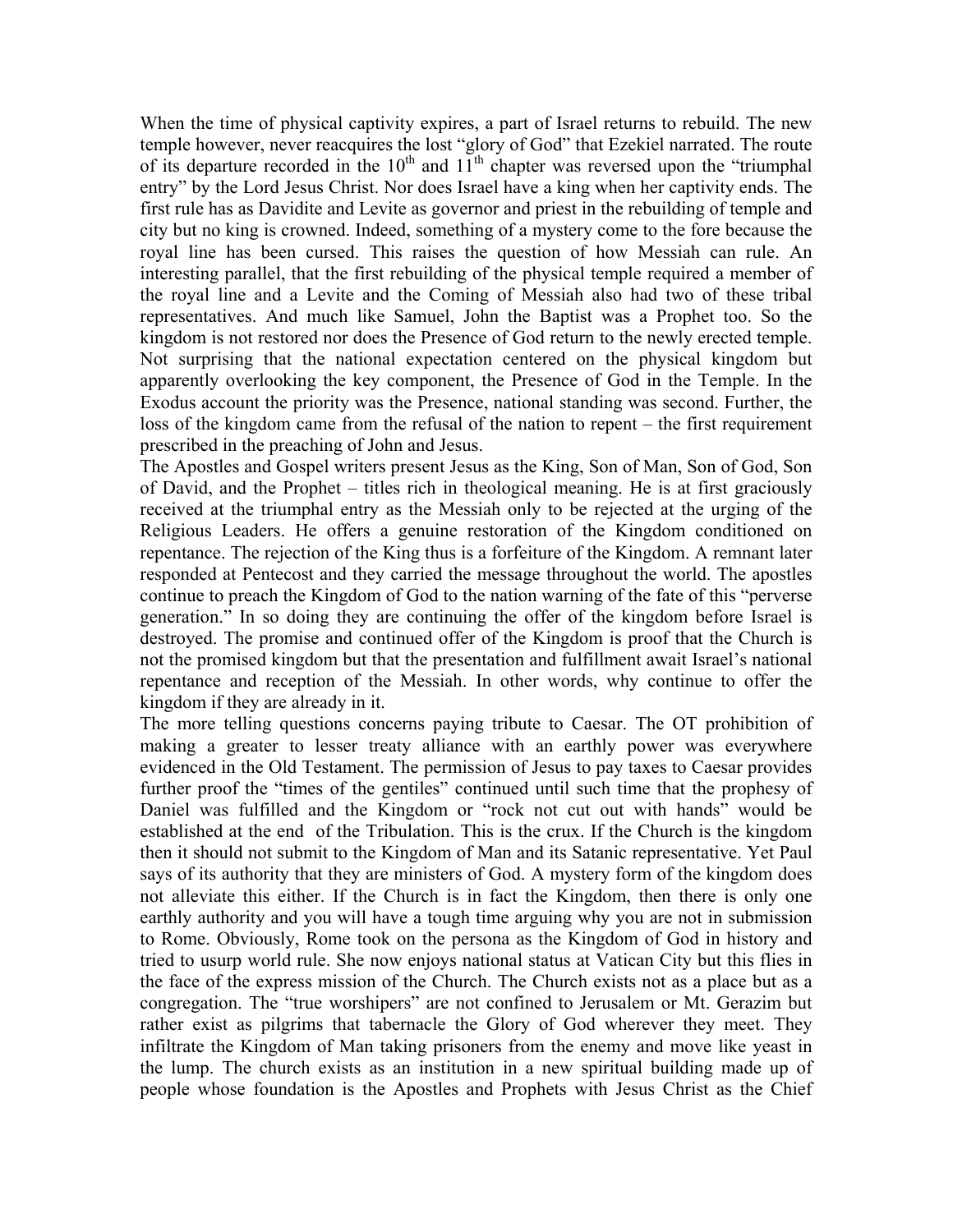Cornerstone. When the Church meets locally they exhibit by faith a coming Theocracy by behaving as it was now present. Offices are observed and service is rendered in an organization that demonstrates by faith the future reality. But this organization recognizes that civil rule still resides in the Kingdom of Man and coexistence means conflict. It should be noted that only in conflict can differences and values be exposed much as a light shining in darkness. The church is called upon to be this witness but not produce the results. Even as leaven grows within the lump, eventually the byproducts of metabolism stymie the leaven itself. In the end, a remnant of the faithful survive while leaving the structure with few adherents. Such an example from our own history exists. Puritan New England wrestled with the status of their unbelieving progeny. The Old Line Calvinists sought to save society by holding to the structure of a church centered community maintaining civic dominance such as blue laws while the Evangelicals stressed individual conversion and spirituality. In the same way, there will be "churchianity" and a remnant of true believers. So telling, the Savior asked "when the Son of Man comes will he find faith (in his coming) on the earth?" The sense is rhetorical. People will not be looking for his coming and it will overtake them "as a thief in the night." The faithful stewards will be rewarded and the hypocrites cast into outer darkness.

Further uses of the Garden motif come from Paul. He describes a new creation, new covenant relationship in Christ and freedom from the power of sin. This freedom is eschatological with death the last enemy defeated but also experiential in not choosing the enslavement of the flesh. The power of choice returns as it existed in the garden. Paul generally cites support from the created order rather than the Law for norms in the Church Age (an example the role of women in the church).

It practically goes without saying that the restored Kingdom of God is everywhere the paradigm in the Apocalypse of John. From that account it appears that the most basic definition of the kingdom of God should be found in this terminal account. This connects Genesis and Revelation as the ultimate fulfillment is simply a return with the Last Adam taking the position of the first. Perhaps a part of the floating proverb: the last shall be first and the first shall be last.

# Conclusion:

 $\overline{a}$ 

The overview presented is not intended to be the final word but more of an illustration of strategy. Notice how convincing a narrative can be versus a piecemeal discussion. It is time that the dispensationalist reexamines the system in terms of the main theme of the Bible – the Kingdom of God. George Peters has it correct in proposition 3:

*Obs.* 12. The only way to rid ourselves of these ill-defined and antagonistic explanations, is to adopt *legitimate principles of interpretation,* and then carefully, in detail, examine the original covenants and promises upon which the kingdom is based; and if we have obtained a definition *strictly in accordance* with these, *never* to depart from the same, without the most express—not inferential—proof in hand that a change is denoted $14$ 

<sup>&</sup>lt;sup>14</sup>Peters, George H.M.: *The Theocratic Kingdom*. Pleasant Places Press, 2005; 2005, S. 1:46